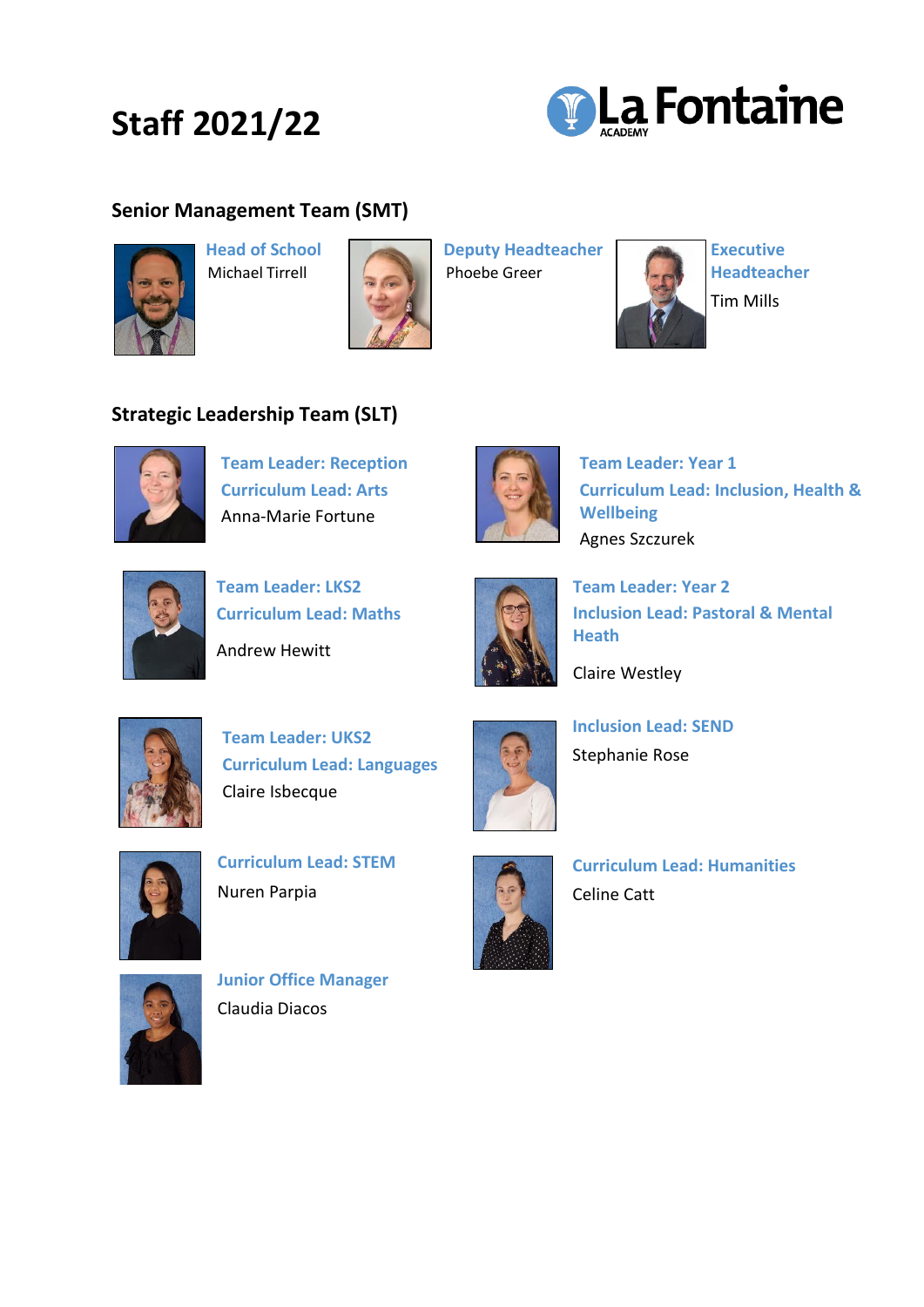

| <b>Early Years and Foundation Stage (EYFS)</b> |                    |                                                      |
|------------------------------------------------|--------------------|------------------------------------------------------|
|                                                | <b>Team Leader</b> | <b>Anna-Marie Fortune</b>                            |
| Reception                                      | <b>Teachers</b>    | Anna-Marie Fortune,<br>Maddy Hughes, Natalia Dillane |
|                                                | <b>LSAs</b>        | Jessica Louison, Charly Harrison                     |

| Key Stage 1 (KS1)  |                    |                                                              |
|--------------------|--------------------|--------------------------------------------------------------|
|                    | <b>Team Leader</b> | <b>Agnes Szczurek</b>                                        |
| Year 1             | <b>Teachers</b>    | Agnes Szczurek, Jamie Wagstaff,<br><b>Carlos Martinez</b>    |
|                    | <b>LSAs</b>        | Moira Young, Torang Firoozi                                  |
| <b>Team Leader</b> |                    | <b>Claire Westley</b>                                        |
| Year <sub>2</sub>  | <b>Teachers</b>    | Claire Westley, Michaela Parry,<br>Nuren Parpia, Alice Burns |
|                    | <b>LSAs</b>        | Fernanda Couto-Rothgiesser,<br>Aimée Tirelioglu              |

| <b>Lower Key Stage 2 (LKS2)</b> |                           |                              |
|---------------------------------|---------------------------|------------------------------|
|                                 | <b>Team Leader</b>        | <b>Andrew Hewitt</b>         |
| Year 3                          | <b>Teachers</b>           | James Gostling, Emily Clarke |
|                                 | <b>LSAs</b>               | Fernanda Couto-Rothgiesser   |
| Year 4                          | <b>Teachers</b>           | Andrew Hewitt, Jenny Lee     |
|                                 | <b>LSAs</b>               | Selina Osborn                |
|                                 | <b>Additional Support</b> | <b>Stephanie Rose</b>        |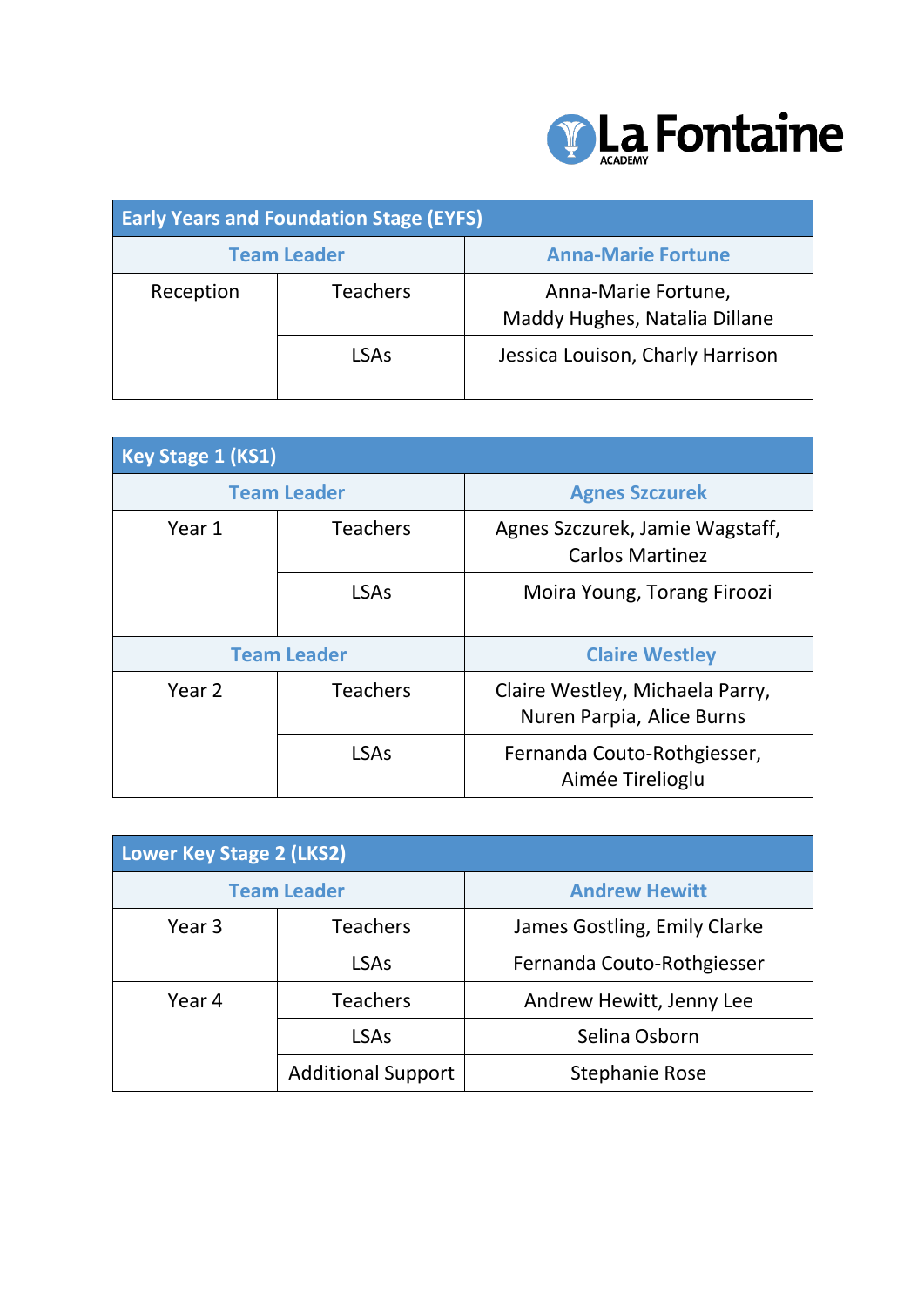

| <b>Upper Key Stage 2 (UKS2)</b> |                    |                                                                                   |
|---------------------------------|--------------------|-----------------------------------------------------------------------------------|
|                                 | <b>Team Leader</b> | <b>Claire Isbecque</b>                                                            |
| Year 5                          | <b>Teachers</b>    | Alessandro Leone, Abigail McKnight                                                |
|                                 | <b>LSAs</b>        | Selina Osborn                                                                     |
| Year 6                          | <b>Teachers</b>    | Claire Isbecque, Celine Catt,<br>Alice Coleman (4 days) /<br>Phoebe Greer (1 day) |

| Inclusion                                             |                                                                                                                     |
|-------------------------------------------------------|---------------------------------------------------------------------------------------------------------------------|
| <b>Inclusion Leads</b>                                | <b>Michael Tirrell &amp; Stephanie Rose</b>                                                                         |
| SENDCo.                                               | <b>Stephanie Rose</b>                                                                                               |
| Designated Safeguarding Lead                          | <b>Phoebe Greer</b>                                                                                                 |
| <b>Deputy Designated</b><br><b>Safeguarding Leads</b> | Anna-Marie Fortune,<br>Agnes Szczurek, Claire Westley,<br>Andrew Hewitt, Claire Isbecque,<br><b>Michael Tirrell</b> |

| <b>PE</b> |                          |
|-----------|--------------------------|
| Coaches   | Joe Warner, Sophie Payne |

| Administration                           |                       |  |
|------------------------------------------|-----------------------|--|
| <b>Business Advisor</b>                  | <b>Amanda Hasdell</b> |  |
| Junior Office Manager                    | Claudia Diacos        |  |
| <b>Admissions and Attendance Officer</b> | Kathryn Hazzard       |  |
| <b>Office Administrator</b>              | Jaki McGill           |  |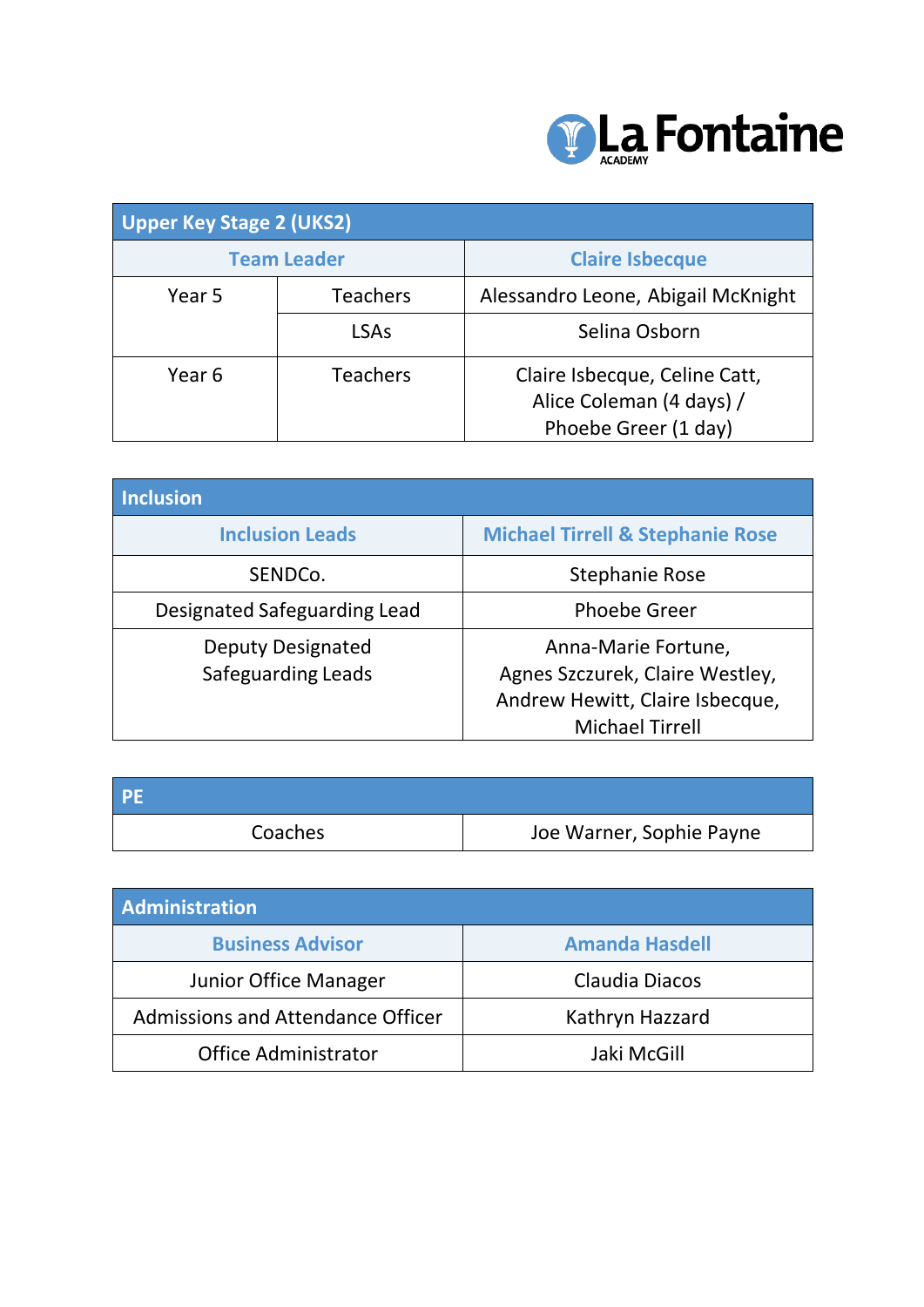

| <b>Premises</b>                   |                             |
|-----------------------------------|-----------------------------|
| <b>Multi-Site Manager</b>         | <b>Jason Robinson-Jones</b> |
| <b>Premises Officer</b>           | John Shell                  |
| <b>Assistant Premises Officer</b> | Sinan Djemai                |
| Cleaner                           | <b>Kerrie Cruz</b>          |
| Cleaner                           | Jemma Haughney              |
| Cleaner                           | Kelly Kedapey               |
| Cleaner                           | Angela Jones                |
| Cleaner                           | <b>Richard Bracey</b>       |

| <b>Catering</b>          |                            |
|--------------------------|----------------------------|
| <b>Catering Manager</b>  | <b>Simona Coletta</b>      |
| Cook                     | Emma Willis                |
| <b>Assistant Cook</b>    | <b>Emmanuella Matthews</b> |
| Kitchen Assistant        | Joanne Andrea              |
| Kitchen Assistant        | <b>Marie Dalphinis</b>     |
| Kitchen Assistant        | <b>Ellie Adams</b>         |
| Kitchen Assistant        | <b>Janice Moses</b>        |
| <b>Midday Supervisor</b> | Sri Gopu                   |
| <b>Midday Supervisor</b> | <b>Grace Betts</b>         |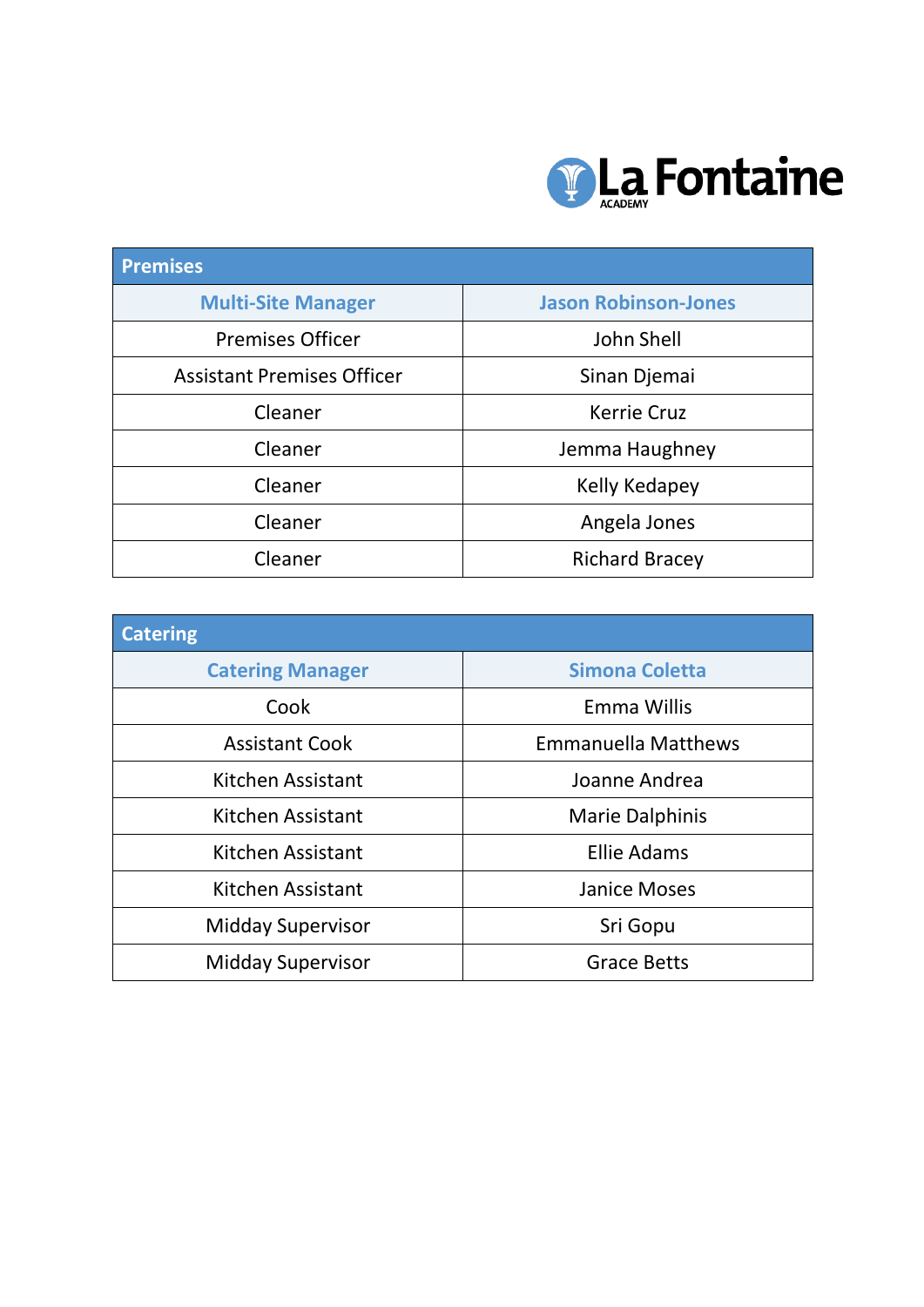## **Curriculum Team**



| <b>Strategic Oversight</b>       |                     |
|----------------------------------|---------------------|
| <b>Curriculum strategic lead</b> | <b>Phoebe Greer</b> |

| <b>Languages</b>              |                               |
|-------------------------------|-------------------------------|
| <b>Curriculum Team Leader</b> | <b>Claire Isbecque</b>        |
| English: Reading              | Claire Isbecque               |
| English: Writing              | Claire Isbecque (supported by |
|                               | Alessandro Leone)             |
| Phonics                       | Jamie Wagstaff                |
| French                        | Natalia Dillane & Jenny Lee   |

| <b>STEM</b>                   |                                    |
|-------------------------------|------------------------------------|
| <b>Curriculum Team Leader</b> | <b>Nuren Parpia</b>                |
| <b>Mathematics</b>            | Andrew Hewitt (supported by Alice  |
|                               | Coleman)                           |
| Science                       | Claire Westley (supported by Emily |
|                               | Clarke)                            |
| Computing                     | Nuren Parpia                       |

| <b>Humanities</b>             |                                       |
|-------------------------------|---------------------------------------|
| <b>Curriculum Team Leader</b> | <b>Celine Catt</b>                    |
| Geography                     | Maddy Hughes                          |
| <b>RE</b>                     | <b>Celine Catt &amp; Maddy Hughes</b> |
| History                       | Celine Catt                           |

| <b>Arts</b>                    |                           |
|--------------------------------|---------------------------|
| <b>Curriculum Team Leaders</b> | <b>Anna-Marie Fortune</b> |
| Art                            | James Gostling            |
| Design & Technology            | <b>Carlos Martinez</b>    |
| <b>Music</b>                   | Michaela Parry            |